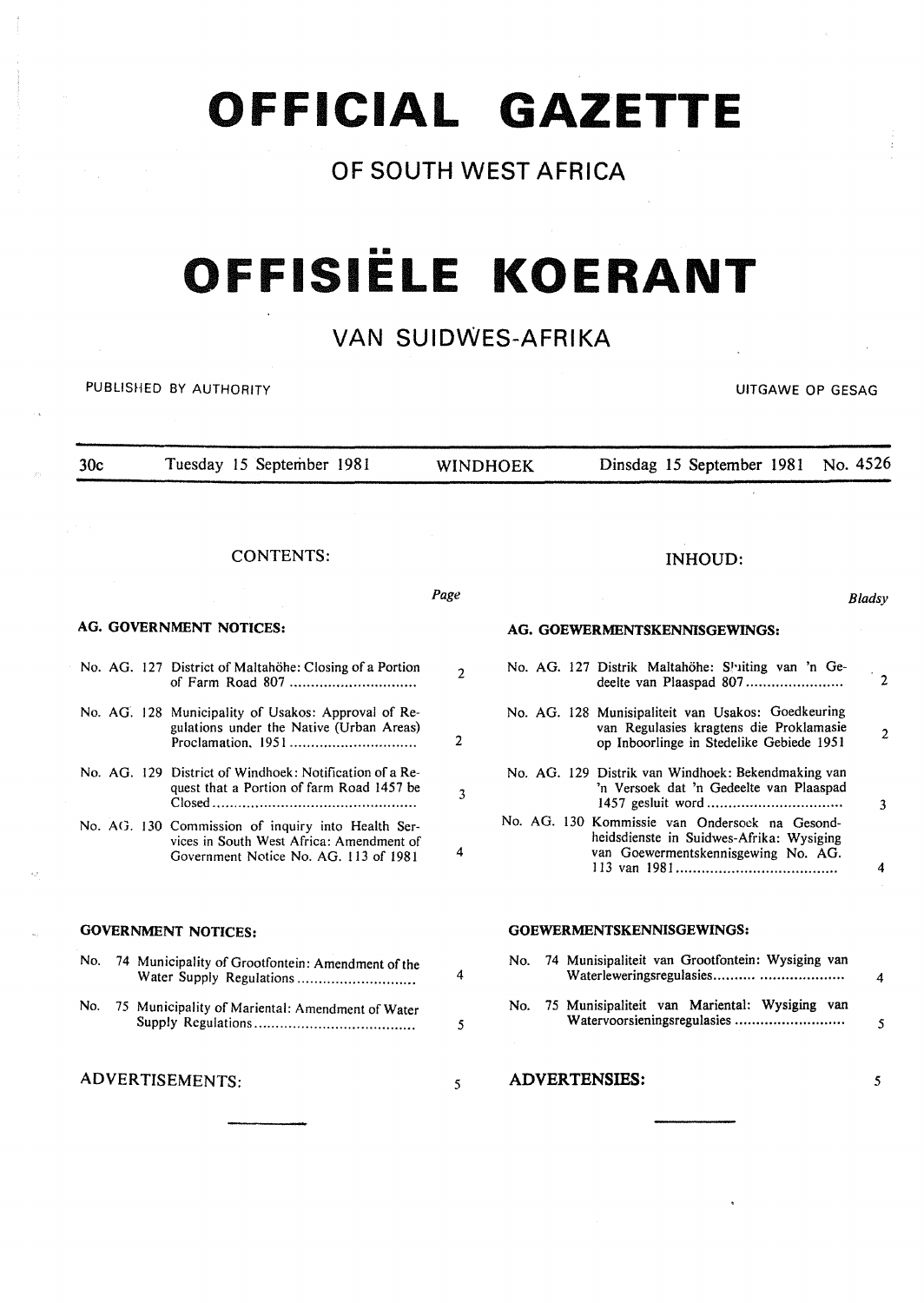## Government Notices

Office of the

#### ADMINISTRATOR-GENERAL FOR THE TERRITORY OF SOUTH WEST AFRICA

DEPARTMENT OF TRANSPORT

No. AG. 127 1981

#### CLOSING OF A PORTION OF FARM ROAD 807: DISTRICT OF MALTAHÖHE

In terms of subsection (2) of section 22 of the Roads Ordinance, 1972 (Ordinance 17 of 1972), it is hereby made known that the Council of Ministers has under subsection (1) of the said section 22 in the district of Maltahöhe closed a portion of farm road 807 referred to in Schedule II to Proclamation 43 of 1954 and Schedule III of Proclamation 38 of 1955 which is indicated on sketch-map P1078, as set out in the Schedule.

The said sketch-map is lying open to inspection during normal office hours at the office of the Secretary for Transport, Windhoek.

#### **SCHEDULE**

#### PORTION CLOSED

From a point (E on sketch-map P1078) on the northeastern boundary of the farm Portion 2 (Loehenda) of Elisenhof 52 generally south-westwards across the lastmentioned farm and the Remainder of Elisenhof 52 to a point (D on sketch-map P1078) where it joins with farm roads 805 and 806 on the said farm.

Kantoor van die

Goewermentskennisgewings

#### ADMINISTRATEUR-GENERAAL VIR DIE GEBIED SUIDWES-AFRIKA

#### DEPARTEMENT VAN VERVOER

No. AG. 127 1981

#### SLUITING VAN 'N GEDEELTE VAN 'N PLAASPAD 807: DISTRIK MALTAHOHE

Ingevolge subartikel (2) van artikel 22 van die Ordonnansie op Paaie, 1972 (Ordonnansie 17 van 1972), word hierby bekend gemaak dat die Ministersraad kragtens subartikel (1) van genoemde artikel 22 in die distrik Maltahohe 'n gedeelte van plaaspad 807 in Bylae II by Proklamasie 43 van 1954 en in Bylae III van Proklamasie 38 van 1955 bedoel, wat aangetoon word op sketskaart P 1078, gesluit het soos in die Bylae uiteengesit.

Genoemde sketskaart is gedurende gewone kantoorure by die kantoor van die Sekretaris van Vervoer, Windhoek, ter insae beskikbaar.

#### BYLAE

#### GEDEELTE GESLUIT

Van 'n punt (E op sketskaart P1078) op die noordoostelike grens van die plaas Gedeelte 2 (Loehenda) van Elisenhof 52 algemeen suidweswaarts oor laasgenoemde plaas en die Restant van Elisenhof 52 tot op die punt (D op sketskaart P1078) waar plaaspaaie 805 en 806 hierby aansluit op genoemde plaas.

#### DEPARTMENT OF CONSTITUTIONAL DEVELOPMENT

No. AG. 128 1981

#### APPROVAL OF REGULATIONS UNDER THE NATIVE (URBAN AREAS) PROCLAMATION, 1951: MUNICIPALITY OF USAKOS

The Council of Ministers has under section 32(4) of the Native (Urban Areas) Proclamation, 1951 (Proclamation 56 of 1951), approved the regulations set out in the Schedule.

#### DEPARTEMENT VAN STAATKUNDIGE ONT-WIKKELING

No. AG. 128 1981

GOEDKEURING VAN REGULASIES KRAG-TENS DIE PROKLAMASIE OP INBOORLINGE IN STEDELIKE GEBIEDE, 1951: MUNISIPALITEIT VAN USAKOS

Die Ministersraad het kragtens artikel 32(4) van die Proklamasie op Inboorlinge in Stedelike Gebiede, 1951 (Proklamasie 56 van 1951), die regulasies in die Bylae vervat, goedgekeur.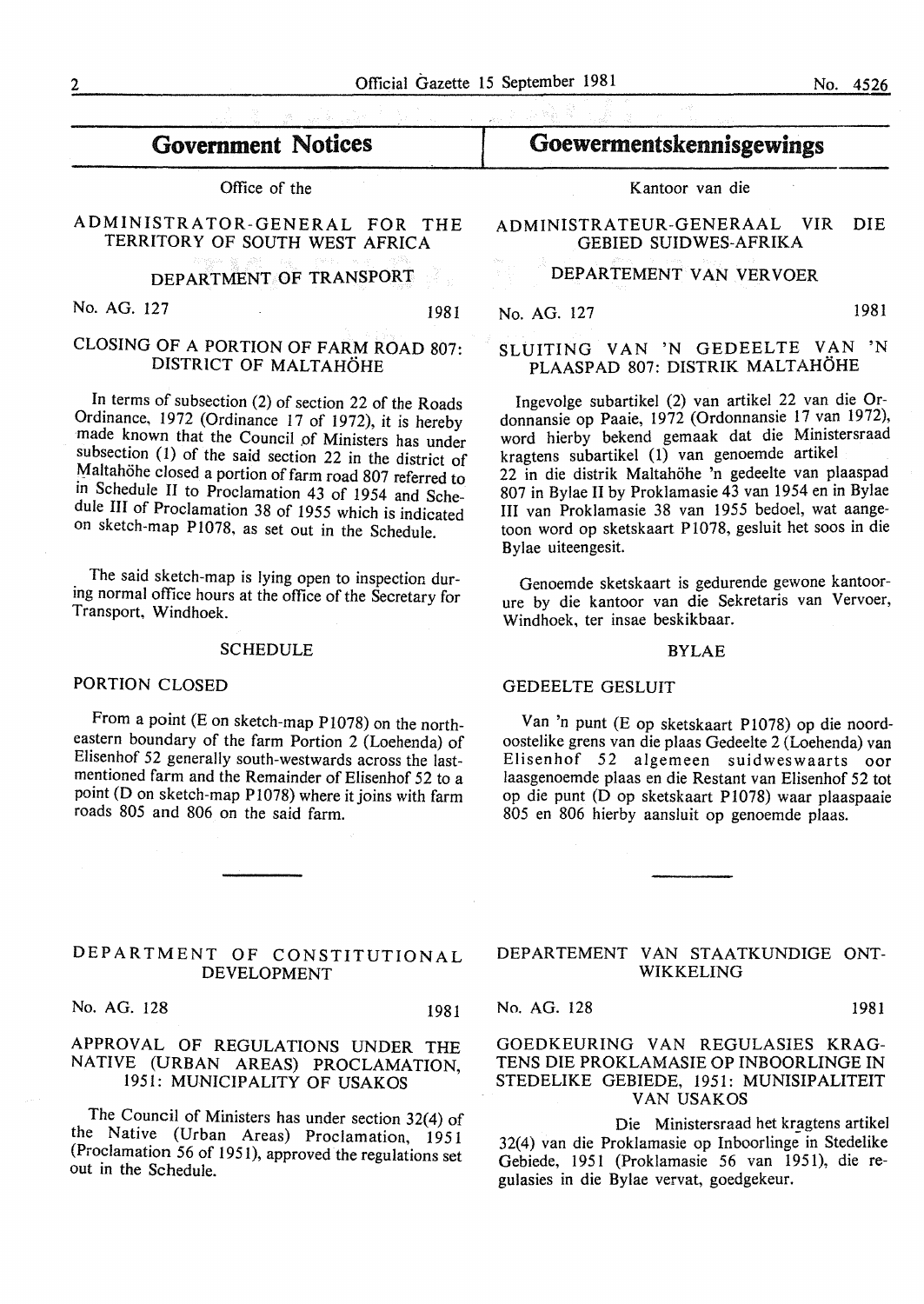#### SCHEDULE

*Amendment of paragraph 3 of Annexure V to the regulations promulgated by Government Notice 5 of 1970, as amended by Government Notices 4 of 1973, 294 of 1975 and AG. 73 of 1978.* 

Paragraph 3 of Annexure V to the regulations promulgated by Government Notice 5 of 1970 is hereby amended by the substitution  $-$ 

- (a) for the amount "R 11,00" of the amount "Rl3,00";
- (b) for the amount " $R10,000$ " of the amount  $"R12,00"$
- (c) for the amount "R8,00" of the amount "R10,00";
- (d) for the amount "R7,00" of the amount "R9,00";
- (e) for the amount "R6,00" of the amount "R8,00"; and

(f) for the amount "R3,00" of the amount "R5,00",

respectively.

DEPARTMENT OF TRANSPORT No. AG. 129 1981

#### NOTIFICATION OF A REQUEST THAT A PORTION OF FARM ROAD 1457 BE CLOSED: DISTRICT OF WINDHOEK

Under section 17(2) of the Roads Ordinance, 1972 (Ordinance 17 of 1972), it is hereby made known that the Roads Board of Windhoek requests that a portion of farm road 1457 which is described in Schedule II of Proclamation 44 of 1955 be closed as described in the Schedule hereunder.

A sketch-map (number Pl052) of the area concerned and on which the road to which the request refers and other proclaimed roads in that area are shown shall for the full period of thirty days mentioned hereunder be available for inspection during normal office hours at the offices of the Secretary for Transport, Windhoek, and the Roads Superintendent, Windhoek.

Every person having any objection to the above request is hereby commanded to lodge his objection in writing with the ground upon which it is based clearly and specifically therein stated with the Chairman of Roads Boards, Private Bag 12005, Ausspannplatz, 9000, within thirty days from date of publication hereof.

#### BYLAE

*Wysiging van paragraaf 3 van Aanhangsel V by die regulasies afgekondig by Goewermentskennisgewing 5 van 1970, soos gewysig deur Goewermentskennisgewings 4 van 1973, 294 van 1975 en AG. 73 van 1978* 

Paragraaf 3 van Aanhangsel V by die regulasies afgekondig by Goewermentskennisgewing 5 van 1970 word hierby gewysig deur, onderskeidelik,-

(a) die bedrag "Rll,OO" deur die bedrag "R13,00";

(b) die bedrag "RlO,OO" deur die bedrag "R12,00";

(c) die bedrag "R8,00" deur die bedrag "RlO,OO";

(d) die bedrag "R7,00" deur die bedrag "R9,00";

(e) die bedrag "R6,00" deur die bedrag "R8,00"; en

(0 die bedrag "R3,00" deur die bedrag "R5,00", te vervang.

DEPARTEMENT VAN VERVOER

No. AG. 129 1981

#### BEKENDMAKING VAN 'N VERSOEK OAT 'N GEDEELTE VAN PLAASPAD 1457 GESLUIT

WORD: DISTRIK WINDHOEK Kragtens artikel 17(2) van die Ordonnansie op Paaie, 1972 (Ordonnansie 17 van 1972), word hierby bekend gemaak dat die Padraad van Windhoek versoek dat 'n gedeelte van plaaspad 1457 wat beskryf is in Bylae II

van Proklamasie 44 van 1955 gesluit word soos in die

Bylae hieronder beskryf. 'n Sketskaart (nommer P1052) van die betrokke streek waarop die pad waarop die versoek betrekking het en ander geproklameerde paaie in daardie streek aangetoon word, sal vir die voile tydperk van dertig dae hieronder vermeld gedurende gewone kantoorure by die kantore van die Sekretaris van Vervoer, Windhoek, en die Paaiesuperintendent, Windhoek, ter insae beskikbaar wees.

Iedereen wat enige beswaar het teen bogemelde versoek word hiermee aangese om sy beswaar, met die gronde waarop dit gebaseer is duidelik en in besonderhede daarin uiteengesit skriftelik binne dertig dae vanaf datum van publikasie hiervan by die Voorsitter van Padrade, Privaatsak 12005, Ausspannplatz, 9000, in te dien.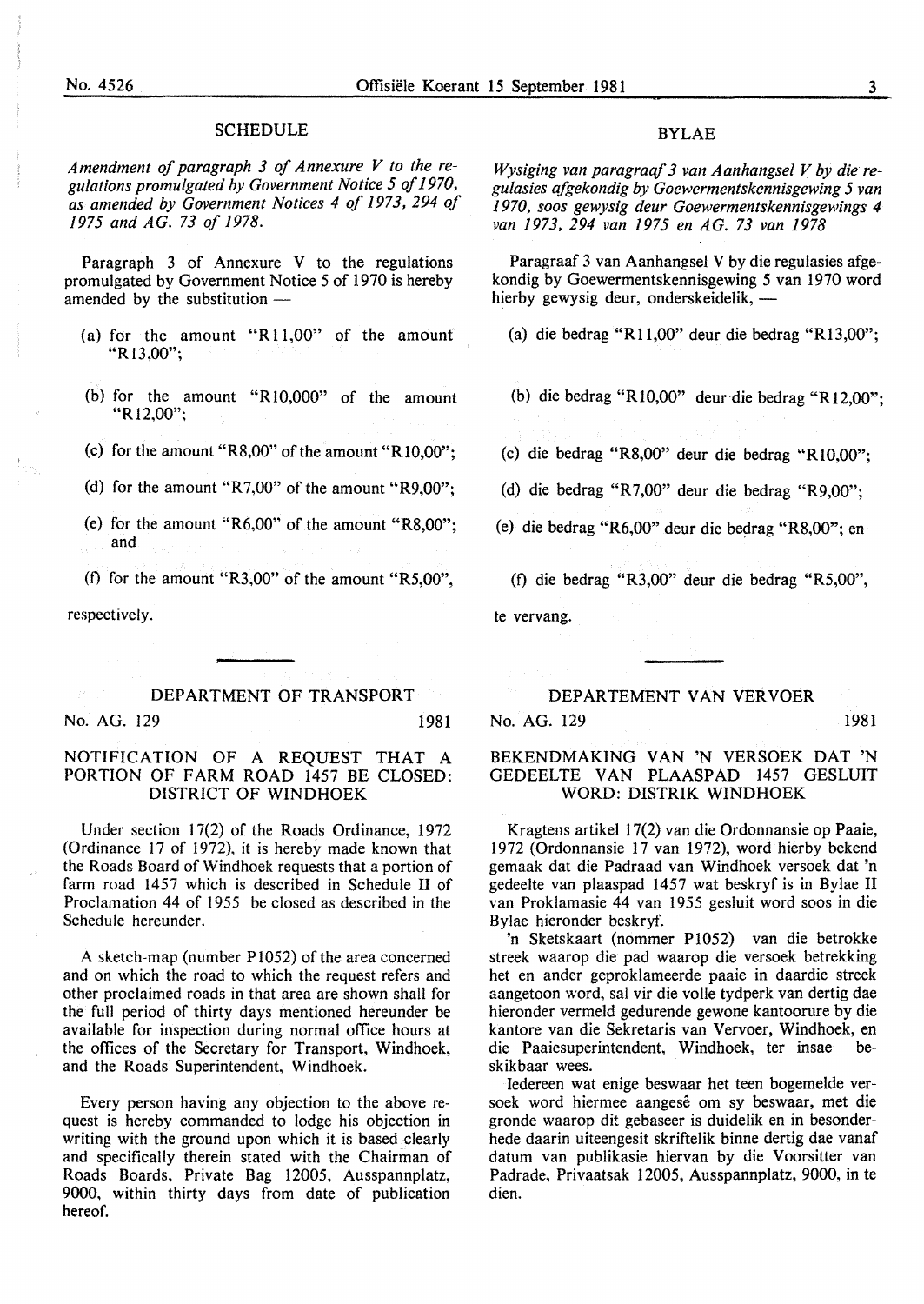#### **SCHEDULE**

From a point (B on sketchmap P1052) on farm road 1457 on the common boundary of the farms Stolzenfeld 89 and Stolzenfeld 283 generally north-eastwards across the farm Stolzeneld 283 to a point (B 1 on sketchmap P1052) on the common boundary of the farms Stolzenfeld 283 and Otjimukona 120.

#### DEPARTMENT OF NATIONAL HEALTH AND WELFARE

No. AG. 130 1981

 $\ddot{\phantom{a}}$ 

#### COMMISSION OF INQUIRY INTO HEALTH SER-VICES IN SOUTH WEST AFRICA: AMEND-MENT OF GOVERNMENT NOTICE NO. AG. 113 OF 1981

It is hereby notified for general information that the Administrator-General has amended Government Notice No. AG. 113 of 1981 by the substitution for paragraph 5 of the following paragraph:

" 5. Interested persons and bodies wishing to give evidence before the Commission are invited to deliver complete memoranda in duplicate, typed in double spacing, in one of the official languages to the Secretary, Commission of Inquiry into Health Services in South West Africa, Private Bag 13198, Windhoek 9000, or Room 503, Trust Centre, Kaiser Street, Windhoek, or P.O. Box 128, Tygerberg 7505, for this purpose not later than 30 September 1981.".

#### BYLAE

Van 'n punt (B op sketskaart P1052) op plaaspad 1457 op die gemeenskaplike grens van die plase Stolzenfeld 89 en Stolzenfeld 283, algemeen noordooswaarts oor die plaas Stolzenfeld 283 tot op 'n punt (B1 op sketskaart P 1052) op die gemeenskaplike grens van die plase Stolzenfeld 283 en Otjimukona 120.

#### DEPARTEMENT VAN NASIONALE GESONDHEID EN WELSYN

No. AG. 130 1981

KOMMISSIE VAN ONDERSOEK NA GE-SONHEIDSDIENSTE IN SUIDWES-AFRIKA:<br>WYSIGING VAN GOEWERMENTS-GOEWERMENTS-

Hierby word vir algemene inligting bekend gemaak dat die Administrateur-generaal Goewermentskennisgewing No. AG. 113 van 1981 gewysig bet deur paragraaf *5* deur die volgende paragraaf te vervang:

KENNISGEWING NO. AG. 113 VAN 1981

... *5.* Belanghebbende persone en instansies wat getuienis voor die Kommissie wil afle word versoek om volledige memoranda in dubbelspasiering getik vir . die doei in een van die amptelike tale in tweevoud nie later nie as 30 September 1981 aan die Sekretaris, Kommissie van Ondersoek na Gesondheidsdienste in Suidwes-Afrika, Privaatsak 13198, Windhoek 9000, of Kamer 503, Trustsentrum, Kaiserstraat, Windhoek, of Posbus 128, Tygerberg 7505, te besorg.".

#### **Government Notices**

No. 74 1981

#### MUNICIPALITY OF GROOTFONTEIN: AMEND-MENT OF THE WATER SUPPLY REGULATIONS

The Executive Committee of the Whites has under section 243 of the Municipal Ordinance, 1963 (Ordinance 13 of 1963), approved the following regulation made by the Municipality of Grootfontein to amend the Water Supply Regulations, promulgated by Government Notice 131 of 1 August 1939 and amended by Government Notices 43 of 1954, 85 of 1958, 202 of 1966, 100 of 1971, 70 of 1972, 171 of 1976, 253 of 1977, 179 of 1980 and  $\langle$ ? of 1981:

Schedule "B" is hereby amended by the substitution in paragraph 8 for the amount "lOc" of the amount "R0,15".

## Goewermentskennisgewings

No. 74 1981

#### MUNISIPALITEIT VAN GROOTFONTEIN: WYSIGING VAN DIE WATERLEWERINGS-REGULASIES

Die Uitvoerende Komitee van die Blankes bet kragtens artikel 243 van die Munisipale Ordonnansie 1963 (Ordonnansie 13 van 1963), die volgende regulasie goedgekeur wat deur die Munisipaliteit van Grootfontein gemaak is om die W aterlewerings Regulasies, afgekondig by Goewermentskennisgewing 131 van 1 Augustus 1939 en gewysig by Goewermentskennisgewings 43 van 1954, 85 van 1958, 202 van 1966, 100 van 1971, 70 van 1972, 171 van 1976, 253 van 1977, 179 van 1980 en 49 van 1981, te wysig:

Bylae "B" word hierby gewysig deur in paragraaf 8 die bedrag "lOc" deur die bedrag "R0,15" te vervang.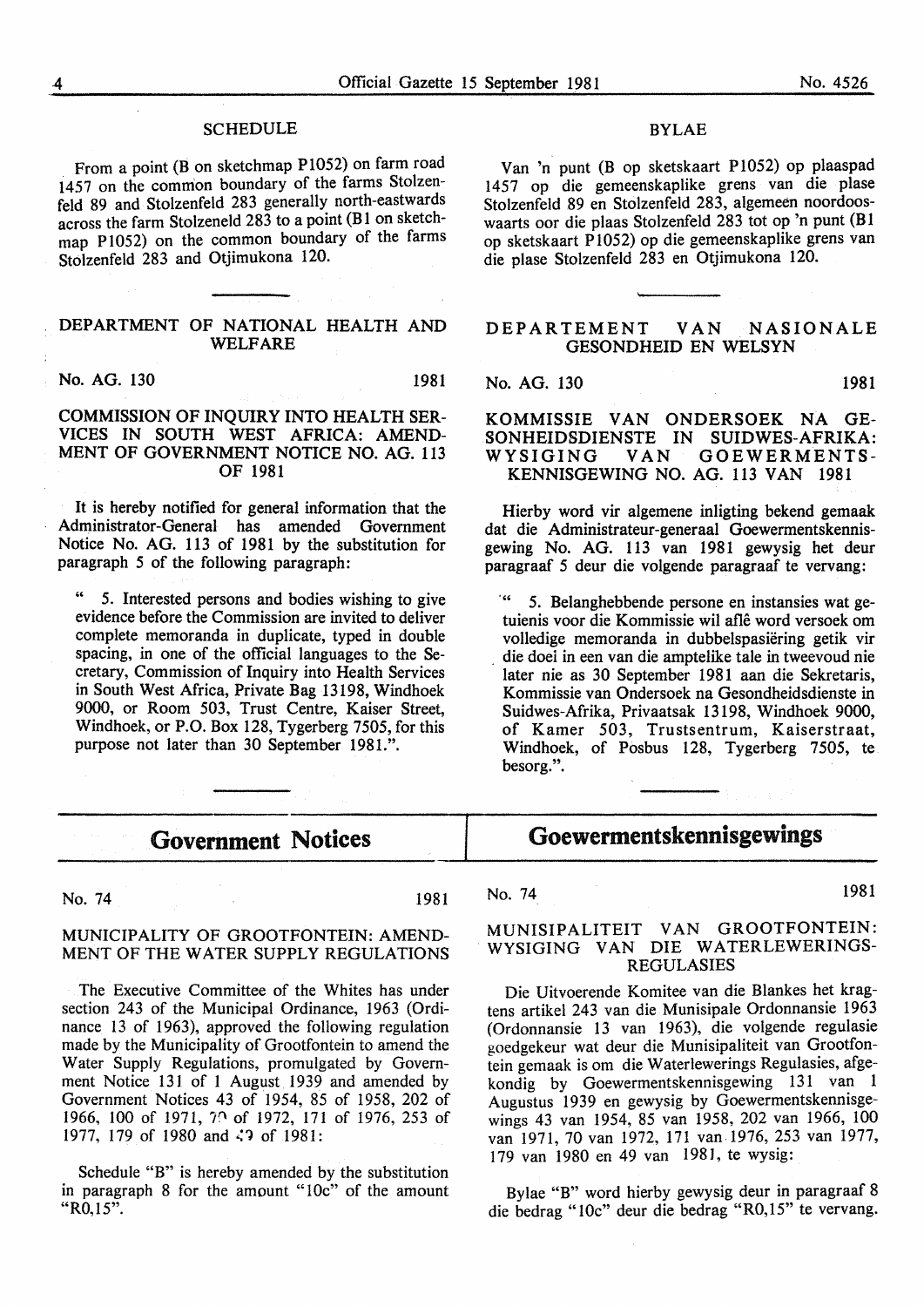No. 75 1981 <sup>I</sup>

#### MUNICIPALITY OF MARIENTAL: AMEND-MENT OF THE WATER SUPPLY REGULATIONS

The Executive Committee of the Whites has under section 243 of the Municipal Ordinance, 1963 (Ordinance 13 of 1963), approved the following regulation made by the Municipality of Mariental to amend The Water Supply Regulations, promulgated by Government Notice 160 of December 1931 and amended by Government Notices 40 of 1934, 143 of 1943, 21 of 1962, I of 1967, 169 of 1972, 23 of 1973, 33 and 234 of 1976, 170 and 277 of 1977, 183 of 1978 and 129 of 1979:

Schedule B is hereby amended by the substitution in item I(b) for the amount "R0,312" of the amount "R0.342".

#### No. 75 1981

#### MUNISIPALITEIT VAN MARIENTAL: WYSIGING VAN DIE WATERVOORSIENINGS-REGULASIES

Die Uitvoerende Komitee van die Blankes het kragtens artikel 243 van die Munisipale Ordonnansie 1963 (Ordonnansie 13 van 1963) die volgende regulasie goedgekeur wat deur die Munisipaliteit van Mariental gemaak is om Die Watervoorsieningsregulasies, afgekondig by Goewermentskennisgewing 160 van Desember 1931 en gewysig by Goewermentskennisgewings 40 van 1934, 143 van 1943, 21 van 1962, 1 van 1967, 169 van 1972,23 van 1973,33 en 234 van 1976, 170 en 277 van 1977, 183 van 1978 en 129 van 1979, te wysig:

Bylae B word hierby gewysig deur in item l(b) die bedrag "R0,312" deur die bedrag "R0,342" te vervang.

#### - **Advertisements** -

#### ADVERTISING IN THE OFFICIAL GAZETTE OF SOUTH WEST AFRICA

I. The *Official Gazette* Extraordinary containing advertisements is published on every Friday of each month; if those days fall on a Public Holiday, the *Official Gazette* is published on the preceding Thursday.

2. Advertisements for insertion in the *Official Gazette* should be addressed to the OFFICIAL GAZETTE OFFICE, P.B. 131200, Windhoek, or be delivered to Room 120, Barlow house Building Windhoek, in the languages in which they are to be published, not later than 3 p.m. on the NINTH day before the date of publication of the *Official Gazette* in which they are to be inserted.

3. Advertisements are published in the *Official Gazette* for the benefit of the public. Translations if desired, must be furnished by the advertiser or his agent.

4. Only law advertisements are accepted for publication in the *Official Gazette,* and are subject to the approval of the Secretary for Civic Affairs and Manpower. who may refuse to accept or may decline further publication of any advertisement.

5. The Secretary for Civic Affairs and Manpower reserves the right to edit and revise copy and to delete therefrom any superfluous detail.

6. Advertisements should as far as possible be typewritten. Manuscript of advertisements should be written on one side of the paper only, and all proper names plainly inscribed: in the event of .any name being incorrectly printed as a result of indistinct writing, the advertisement can only be republished on payment of the cost of another insertion.

#### **Advertensies**

#### ADVER TEER IN DIE OFFISIELE KOERANT VAN SUIDWES-AFRIKA

1. Die Buitengewone Offisiële Koerant wat advertensies bevat verskyn op elke Vrydag van elke maand; indien 'n Vrydag op 'n Openbare Feesdag val, verskyri die *Offisiiile Koerant* op die voorafgaande Donderdag.

2. Advertensies wat in die *Offisiële Koerant* geplaas moet word, moet in die taal waarin hulle sal verskyn aan die OFFISIELE KOERANTKANTOOR, P.S. 131200 Windhoek, geadresseer word, of by Kamer 120 Barlow Huis Windhoek afgelewer word, nie later nie as 3 nm. op die NEGENDE dag voor die verskyning van die *Offisiële Koerant*, waarin die advertensie geplaas moet word.

3. Advertensies word vir die openbare voordeel in die *Offisiiile Koerant* gepubliseer. Vertalings moet deur die Adverteerder of sy agent gelewer word indien verlang.

4. Slegs regsadvertensies word vir publikasie in die *Offisiele Koerant* aangeneem en hulle is onderworpe aan die goedkeuring van die Sekretaris van Burgersake en Mannekrag, wat die aanneming of verdere publikasie van 'n advertensie mag weier.

5. Die Sekretaris van Burgersake en Mannekrag behou hom die reg voor om die kopie te redigeer, te hersien en oortollige besonderhede weg te laat.

6. Advertensies moet sover moontlik getik wees. Die manuskrip van advertensies moet slegs op een kant van die papier geskryf word en aile eiename moet duidelik wees. In geval 'n naam weens onduidelike handskrif foutief gedruk word, kan die advertensie slegs dan herdruk word as die koste van 'n nuwe plasing betaal word.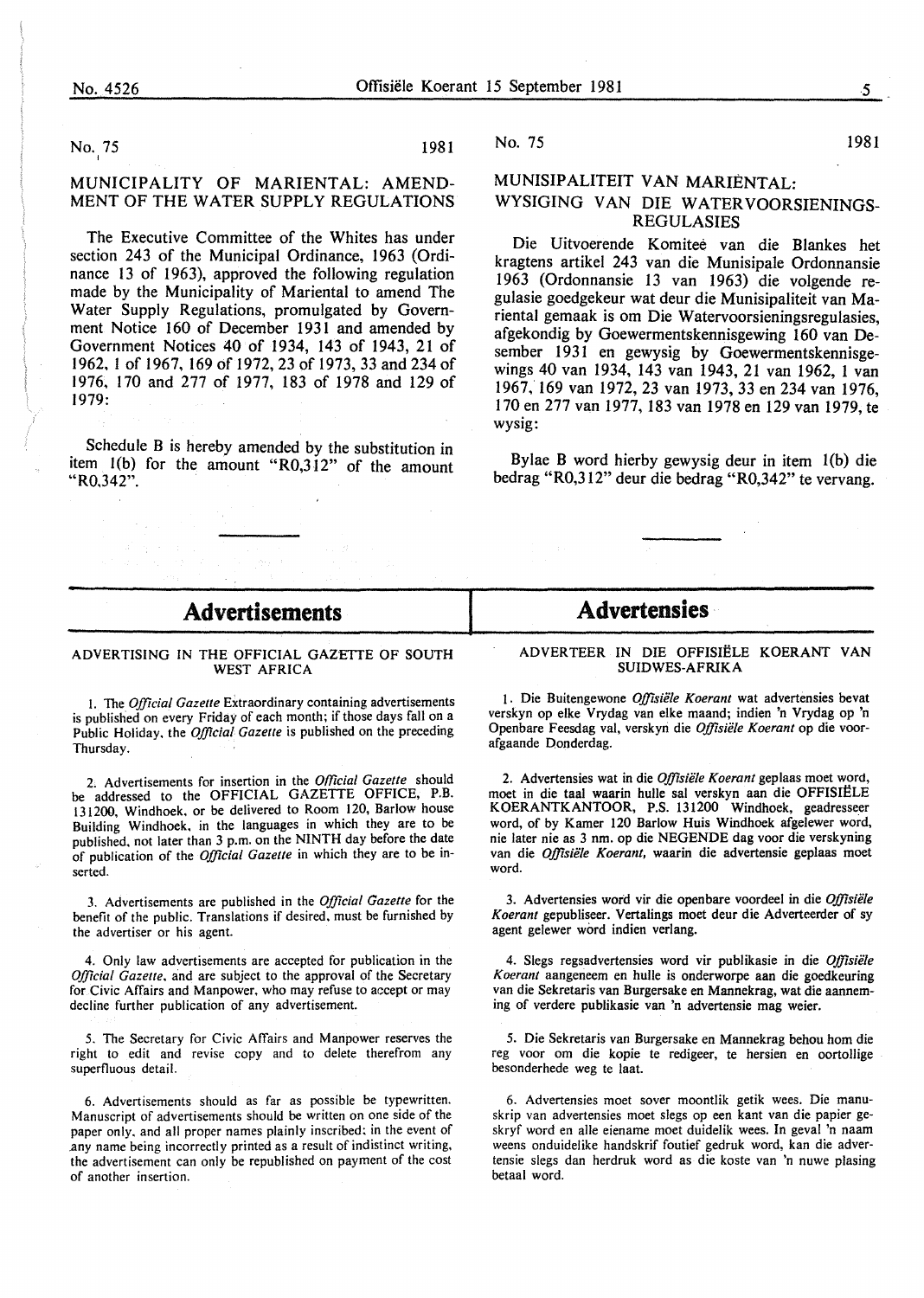7. No liability is assumed for any delay in publishing a notice or for publishing it on any date other than that stipulated by the advertiser. Similarly no liability is assumed in respect of any editing, revision, omission, typographical errors or errors resulting from faint or indistinct copy.

8. The advertiser will be held liable for all compensation and costs arising from any action which may be instituted against the Administrator-General as a result of the publication of a notice with or without any omission, errors, lack of clarity or in any form whatsoever.

9. The subscription for the *Official Gazette* is Rl2,50 per annum, post free in this Territory and the Republic of South Africa, obtainable from Messrs. The Suidwes-Drukkery Limited, P.O. Box 2196, Windhoek. Postage must be prepaid by overseas subscrtbers. Single copies of the *Official Gazette* may be obtained from \_The Suidwes-Drukkery, Limited, P. 0. Box 2196, Windhoek, at the price of 30c per copy. Copies are kept in stock for only two years.

10. The charge for the insertion of notices is as follows and is payable in the form of cheques, bills, postal or money orders:

II. The charge for the insertion of notices is as follows and is payable in the form of cheques, bills, postal or money orders:

12. The charge for the insertion of advertisements other than the notices mentioned in paragraph  $11$  is at the rate of 45 c per cm double column. (Fractions of a em to be reckoned as a em).

13. No advertisements are inserted unless the charge is prepaid. Cheques, drafts, postal orders or money orders must be made payable to the Secretary for South West Africa.

| Type |  |  | Charge |  |
|------|--|--|--------|--|
|      |  |  |        |  |

#### MUNICIPALITY OF OTJIW ARONGO NOTICE NO. 17/81

#### SALE OF UNOCCUPIED PROPERTY ON WHICH RATES WERE NOT PAID FOR FIVE YEARS

Notice is hereby given in terms of section 171 (1) of the Municipal Ordinance No. 13 of 1963 that erf 927 Otjiwarongo is registered in the name of H.P. Labuschagne. P.O. Box 1510 Windhoek.

Rates on he abovementioned erf have not been paid for a period of five years. The registered owner is hereby requested to pay the arrears together with interest thereon within three months of the date of the last publication of this notice. In default of payment the said property will be sold by public auction.

> J.M.L. TREDOUX *Town Clerk*  Municipal Offices Private Bag 2209 OTJIW ARONGO

24th June 1981

I 7. Geen aanspreeklikheid word aanvaar vir enige vertraging in die publisering van 'n kennisgewing of vir die publisering daarvan op 'n ander datum as die deur die insender bepaal. lnsgelyks word geen aanspreeklikheid aanvaar ten opsigte van enige redigering, hersiening, weglatings, tipografiese foute en foute wat weens dowwe of onduidelike kopie mag ontstaan nie.

8. Die insender word aanspreeklik gehou vir enige skadevergoeding en koste wat voortvloei uit enige aksie wat weens die publisering, betsy met of sonder enige weglating, foute, onduidelikhede of in watter vorm ook al, van 'n kennisgewing teen die Admini- 'strateur-generaal ingestel word.

9. Die jaarlikse intekengeld op die *Offisiële Koerant* is R12,50 posvry in hierdie Gebied en die Republiek van Suid-Afrika, verkrygbaar by die here Die Suidwes-Drukkery Beperk, Posbus 2196, Windhoek. Oorsese intekenaars moet posgeld vooruit betaal. Enkel eksemplare van die *Offisiële Koerant* is verkrygbaar van die here Die Suidwes-Drukkery Beperk, Posbus 2196, Windhoek, teen 30c per eksemplaar. Eksemplare word vir slegs twee jaar in voorraad gehou.

10. Die koste vir die plasing van kennisgewings is soos volg en is betaalbaar by wyse van tjeks, wissels, pos- of geldorders:

1 L Die koste vir die plasing van kennisgewings is soos volg en is betaalbaar by wyse van tjeks, wissels pos- of geldorders:

12. Die koste vir die plasing van advertensies, behalwe die kennisgewings wat in paragraaf 11 genoem word, is teen die tarief van 45 c per em dubbelkolom. (Gedeeltes van 'n em moet as voile em bereken word).

13. Geen advertensie word geplaas nie tensy die koste vooruit betaal is. Tjeks, wissels, pos- en geldorders moet aan die Sekretaris van Suidwes~Afrika betaalbaar gemaak word.

*Tipe Tarief* 

1. Oordrag van besigheid ............................................. R3,25

#### NOTICE OF INTENDED ALIENATION OF BUSINESS

Take notice that ANTOINETTE JACOBA VAN NIEKERK married out of community to Izak Oostewald van Niekerk, of P.O. Box 727, SWAKOP-MUND, in her capacity as proprietor of the business known as VIDEO SR & S, trading as such at 7 Briicken Street, SWAKOPMUND, hereby gives notice in compliance with the provisions of Section 34(i) of Act 24 of 1936 of her intention to alienate the said business to INTER VIDEO (PTY) LIMITED, P.O. Box 21758, WINDHOEK, F.J. RETIEF, P.O. Box 1798, WALVIS BAY and A.A.B. JOOSTE, P.O. BOX 3289, Vineta, SWAKOPMUND.

THUS DONE AND SIGNED AT SWAKOP-MUND THIS 31ST JULY, 1981.

> SWANEPOEL & KINGHORN Attorneys for Applicant Standard Bank Building Kaiser Wilhelm Street P.O. Box 1455 SWAKOPMUND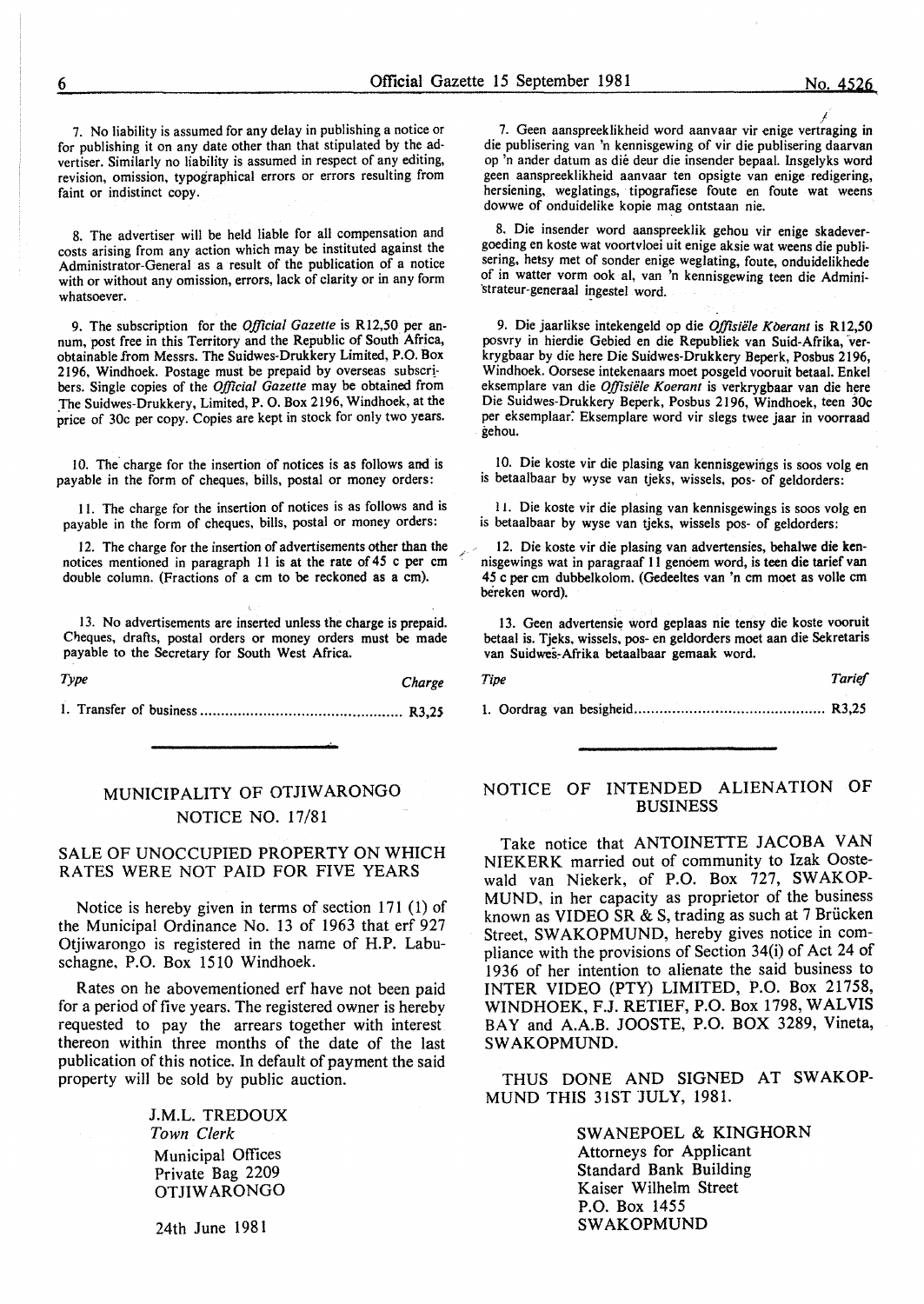- (iii) any power. duty or function conferred by or under any law referred to in paragraph (a) specified by the Administrator-General from time to time by proclamation in the *Official Gazette.*
- (d) Anything done by the Administrator-General by virtue of any power, duty or function in terms of any law referred to in paragraph (a) before such power. duty or function vested in the Council. shall be deemed to have been done by the Council.

(3) The provisions of subsection (I) shall not apply to the administration of any matter  $-$ 

- (a) which in the opinion of the Administrator-General is of a constitutional nature; or
- (h) which in the opinion of the Administrator-General is connected with the safety of the territory: or
- $(c)$  in so far as such administration relates to the powers which are conferred upon the Administrator-General to make laws other than regulations or rules or to grant or withhold consent in respect thereof; or
- (d) in so far as such administration relates to the powers which arc conferred upon the Administrator-General by or under this Proclamation or -
	- (i) the National Assembly Proclamation, 1979 (Proclamation AG. 21 of 1979); or
	- ( ii) the Representative Authorities Proclamation. 1980 (Proclamation AG. 8 of 1980): or
	- (iii) the constitution of any representative authority as defined in the said Proclamation: or
	- ( iv) any law specified from time to time by the Administrator-General by proclamation in the *Official Gazette;* or
- (c) in respect of which the Council fails to pass a resolution at the request of the Administrator-General within such period as he may specify.
- (4) (a) The provisions of subsection (I) shall not apply if the office of Chairman is vacant or the number of persons holding the office of
- (iii) 'n bevoegdheid, plig of werksaamheid verleen by of kragtens 'n wet in paragraaf (a) bedoel wat die Administrateurgeneraal van tyd tot tyd by proklamasie in die *Offisie1e Koerant* aanwys.
- (d) Enigiets wat uit hoofde van 'n bevoegdheid, plig of werksaamheid ingevolge 'n wet in paragraaf (a) bedoel deur die Administrateurgeneraal gedoen is voordat daardie bevoegdheid, plig of werksaamheid by die Raad berus het, word geag deur die Raad gedoen te gewees het.

(3) Die bepalings van subartikel (1) is nie van toepassing nie op die administrasie van 'n aangeleentheid -

- (a) wat na die oordeel van die Administrateurgeneraal van 'n staatkundige aard is; of
- (b) wat na die oordeel van die Administrateurgeneraal met die veiligheid van die gebied in verband staan; of
- (c) vir sover daardie administrasie betrekking het op bevoegdhede wat die Administrateurgeneraal verleen word om ander wette as regulasies of reels te maak of toestemming daartoe te verleen of te weerhou; of
- (d) vir sover daardie administrasie betrekking het op bevoegdhede wat die Administrateurgeneraal verleen word by of kragtens hierdie Proklamasie of  $-$ 
	- (i) die Proklamasie op die Nasionale Vergadering, 1979 (Proklamasie AG. 21 van 1979); of
	- (ii) die Proklamasie op Verteenwoordigende Owerhede, 1980 (Proklamasie AG. 8 van 1980); of
	- (iii) die grondwet van 'n in bedoelde Proklamasie omskrewe verteenwoordigende owerheid; of
	- (iv) die een of ander wet wat die Administrateur-generaal van tyd tot tyd by proklamasie in die *Offisie1e Koerant* aanwys; of
- (e) ten opsigte waarvan die Raad in gebreke bly om binne 'n deur die Administrateur-generaal bepaalde tydperk 'n besluit op sy versoek te neem.
- (4) (a) Die bepalings van subartikel (1) is nie van toepassing nie indien die amp van Voorsitter vakant is of die aantal persone wat die amp van lid van die Raad beklee, minder is as die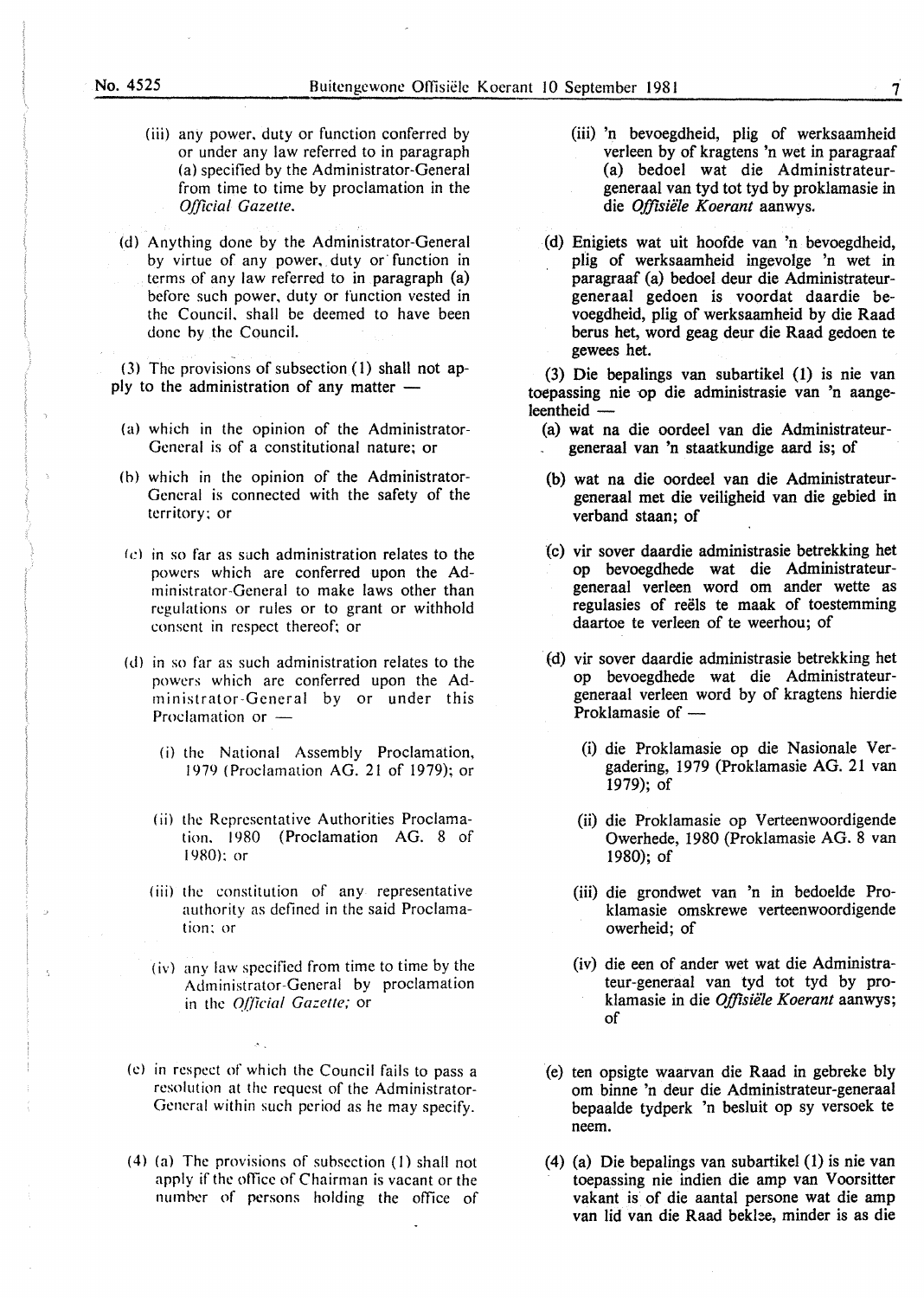member of the Council is less than the quorum provided for any meeting of the Council.

(b) Whenever any circumstance referred to in paragraph (a) is present, the powers, duties or functions conferred upon or assigned to the Council by any law other than this Proclamation, shall be exercised or performed by the Administrator-General or a person designated by him.

(5) Notwithstanding anything to the contrary in any law contained, the Administrator-General may at his discretion carry on the administration of any matter vesting in him other than that referred to in subsection (1), after consultation with the Council.".

*Amendment of senion 5 of Proclamation* AG. *19 of /980* 

4. Section 5 of the principal Proclamation is hereby amended $-$ 

- (a) by the substitution in subsection (1) for the expression "seven" of the expression "nine";
- (b) by the substitution for subsection (2) of the following subsection:

(2) The Chairman or the Acting Chairman referred to in section  $2(3)(b)$ , as the case may be, shall preside at any meeting of the Council and if the Chairman or the Acting Chairman, as the case may be, is absent from any meeting, the members present shall elect one from among their number to preside at that meeting and who may at that meeting exercise or perform any power, duty or function of the Chairman."; and

(c) by the deletion of subsections (4), (5) and (6).

#### *Short title and commencement*

5. This Proclamation shall be called the Council of Ministers Amendment Proclamation, 1981, and shall, subject to the provisions of section  $1(2)$ , come into operation on 14 September 1981.

kworum wat vir 'n vergadering van die Raad bepaal word.

(b) Wanneer 'n in paragraaf (a) bedoelde omstandigheid aanwesig is, word die bevoegdhede, pligte of werksaamhede wat by 'n ander wet as hierdie Proklamasie aan die Raad verleen of opgedra word, deur die Administrateurgeneraal of 'n persoon deur hom aangewys, uitgeoefen of verrig.

(5) Ondanks andersluidende bepalings van die een of ander Wet, kan die Administrateur-generaal na goeddunke die administrasie van 'n ander aangeleentheid as die in subartikel (1) bedoel wat by hom berus, na oorlegpleging met die Raad behartig.".

*Wysiging van artikel 5 van Proklamasie AG. 19 van 1980* 

4. · Artikel 5 van die Hoofproklamasie word hierby gewysig-

- (a) deur in subartikel (1) die uitdrukking "sewe" deur die uitdrukking "nege" te vervang:
- (b) deur subartikel (2) deur die volgende subartikel te vervang:

" (2) Die V oorsitter of die Waarnemende Voorsitter in artikel 2(3)(b) bedoel, na gelang van die geval, sit voor op 'n vergadering van die Raad en indien die Voorsitter of W aarnemende Voor- . sitter, na gelang van die geval, van 'n vergadering afwesig is, kies die aanwesige lede uit hul geledere iemand om op daardie vergadering voor te sit en wat op daardie vergadering enige bevoegdheid, plig of werksaamheid van die Voorsitter kan uitoefen of verrig."; en

(c) deur subartikels (4), (5) en (6) te skrap.

#### *Kort. tile/ en inwerkingtreding*

5. Hierdie Proklamasie beet die Wysigingsproklamasie op die Ministersraad, 1981, en tree, behoudens die bepalings van artikel 1(2), op 14 September 1981 in werking.

> $\label{eq:2.1} \begin{split} \mathcal{L}_{\text{max}}(\mathbf{X},\mathbf{X})&=\mathcal{L}_{\text{max}}(\mathbf{X},\mathbf{X})\mathbf{X}+\mathcal{L}_{\text{max}}(\mathbf{X},\mathbf{X})\\ &\mathcal{L}_{\text{max}}(\mathbf{X},\mathbf{X})\mathbf{X}+\mathcal{L}_{\text{max}}(\mathbf{X},\mathbf{X})\mathbf{X}+\mathcal{L}_{\text{max}}(\mathbf{X},\mathbf{X})\mathbf{X}+\mathcal{L}_{\text{max}}(\mathbf{X},\mathbf{X})\mathbf{X}+\mathcal{L}_{\text{max}}(\$ 的复数人名英格兰人姓氏斯特的变体 医水杨酸